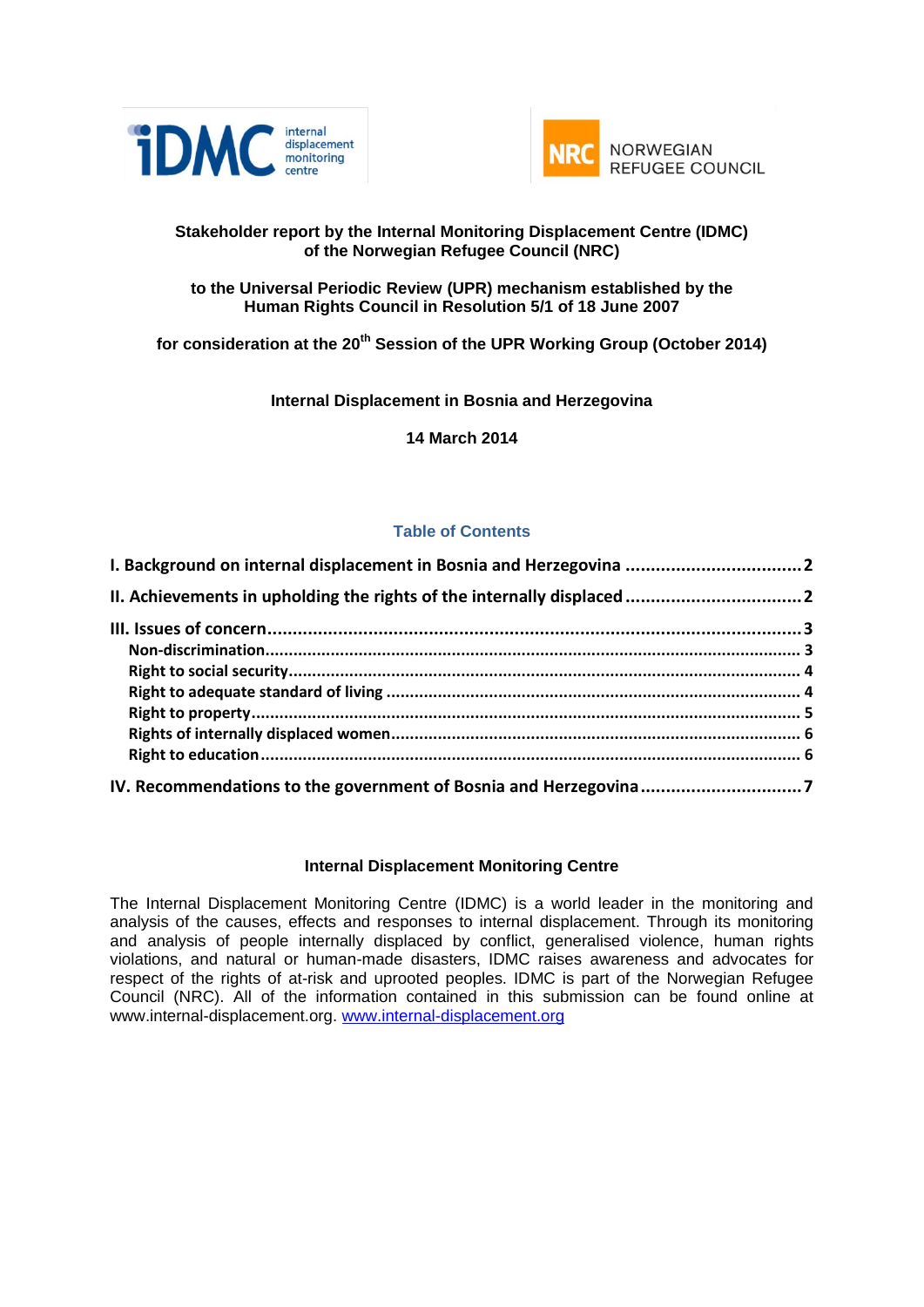# **I. Background on internal displacement in Bosnia and Herzegovina**

1. More than a million people were internally displaced during the 1992 to 1995 war in Bosnia and Herzegovina (BiH) following the collapse of the Socialist Federal Republic of Yugoslavia. People fled their homes as a result of inter-ethnic generalised violence, human rights violations and armed conflict between Serb, Croatian and Bosnian armed forces and militias.

2. There has been no further large-scale violence since the *General Framework Agreement for Peace in Bosnia and Herzegovina* was signed in 1995. Nevertheless, secessionist and divisive political rhetoric remains intense and the country is still ethnically divided. The peace is fragile and underlying causes of instability and displacement are still to be adequately addressed.

3. At the end of 2013, the government reported there were around 103,000 people registered as internally displaced persons (IDPs). As a result of lingering mistrust, IDPs have mostly remained in areas where they are part of the majority ethnic group. Over 580,000 IDPs had returned to their areas of origin since 1995; however, in 2013 only 151 IDP returns were recorded by UNHCR – around half the number of returns in 2012.

5. As the last UPR examination of BiH took place in 2010, the reporting period under consideration in this submission is 2010 to 2014.

# **II. Achievements in upholding the rights of the internally displaced**

6. The government of BiH has taken responsibility in upholding the rights of IDPs in BiH. It has passed numerous laws and policies, most notably the 1999 Law on Refugees from BiH and Displaced Persons in BiH and the 2000 Property Law Implementation Plan and the Strategy of BiH for the implementation of Annex VII of the General Framework Agreement for Peace. These policies provided IDPs with important access to their rights, with particular focus on the rights to return, housing and property, and led to restitution of over 99 per cent of property to pre-war owners. This is unprecedented in the history of protection of refugees and IDPs.

7. Since 2010 the government has remained committed to addressing internal displacement. In June 2010 it adopted a Revised Strategy for the Implementation of Annex VII of the General Framework Agreement for Peace. It also revised the Law on Refugees from BiH and Displaced Persons in BiH. This revised law was read in the House of Peoples in 2013, but was not adopted due to political divisions. In an important departure from an exclusive focus on the return of IDPs to their pre-war homes, these policies ensure support for integration of IDPs in their area of displacement as well as implementation of a compensation scheme for lost property.

8. New housing projects for IDPs were approved in 2013 thanks to international funding. Some IDPs were already moved to the new housing in 2013<sup>1</sup>. Also in 2013, a Joint Declaration on Resolving Protracted Displacement in Bosnia and Herzegovina, which addresses the issue of refugees and IDPs in BiH, was signed by BiH authorities and representatives of the EU, UN and UNHCR. They expressed mutual commitment to solve the problem of protracted displacement in BiH by ensuring the sustainable settlement of IDPs.

9. The government stated during its 2010 UPR review that the country was determined to completely resolve displacement by 2014 through the implementation of several initiatives and the support of partners<sup>2</sup>. In 2014, internal displacement had still not been resolved despite continuing government and international attention and resources.

<u>.</u>

<sup>1</sup> UNHCR, 18 September 2013, "New Social Housing Buildings Opened at Splaviste," accessed at: http://unhcr.ba/wp-content/uploads/2013/09/Splaviste.pdf

<sup>2</sup> UN, 17 March 2010, Report of Working Group on the Universal Periodic Review: Bosnia and Herzegovina, A/HRC/14/16, para 64.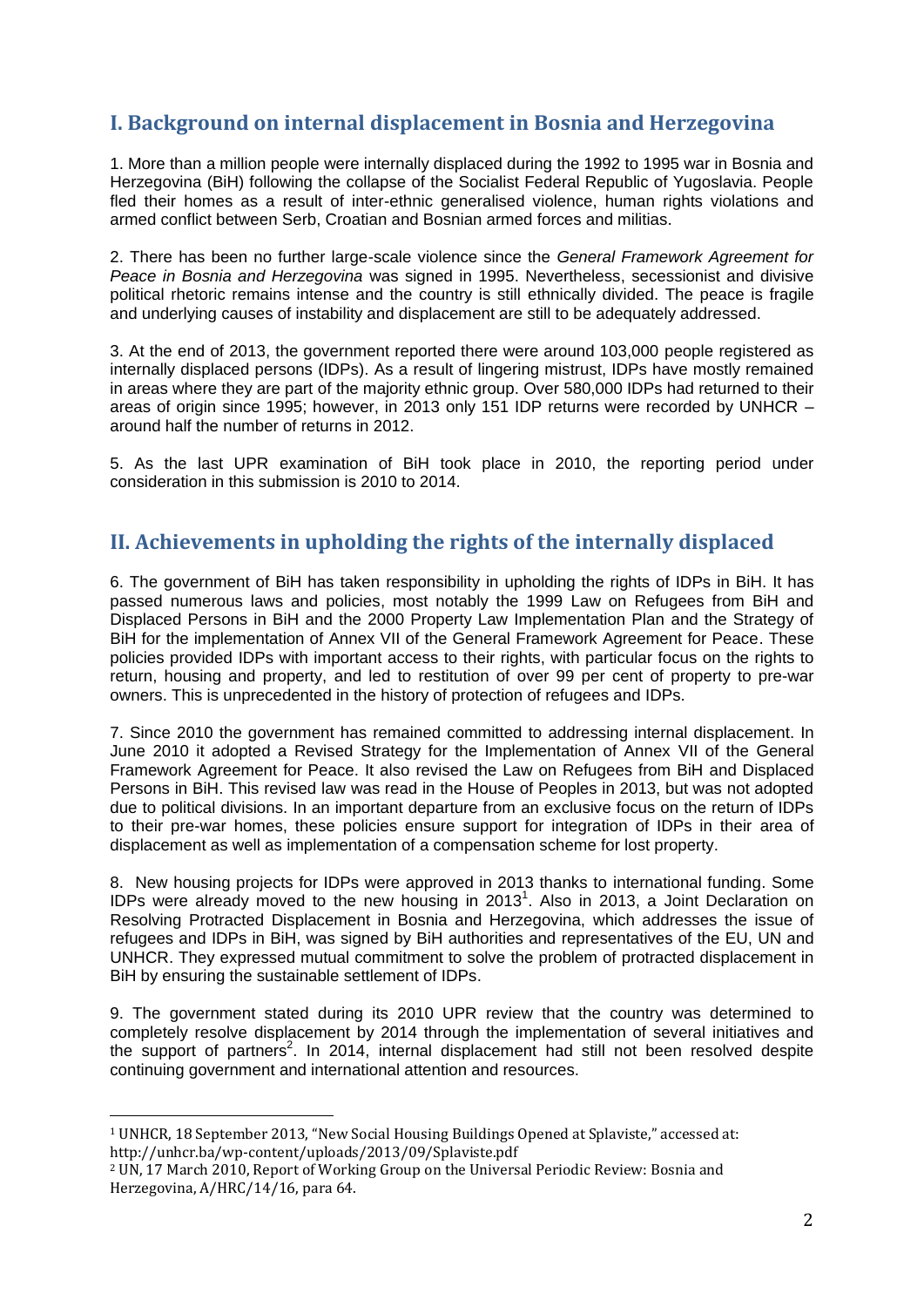## **III. Issues of concern**

### **Non-discrimination**

10. Hate crimes continue to manifest particularly in areas where IDPs have returned and are members of a post-war minority. The Organization for Security and Cooperation in Europe (OSCE) reported in 2012 that such incidents still occurred regularly in Srebrenica, Banja Luka and Mostar regions. Returned minority IDPs have been targeted and murdered for unknown reasons<sup>3</sup>. Politicians also continue to use nationalist rhetoric, often directed against minority returnees. Many returned IDPs have therefore fled again, while others remained in areas where they were part of the majority ethnic group because they feared discrimination and reprisals upon return.

11. A draft Law on Amendments to the Criminal Law of FBiH was adopted by the House of Representatives (lower chamber) in July 2013, but is yet to be approved by the House of Peoples (upper chamber), a precondition for it to enter force<sup>4</sup>. It expanded the definition of perpetrators of hate crimes as proposed by civil society to include "persons who, publicly incite or make publicly available pamphlets, photos, texts and other materials which advocates, urges or incites hatred, towards any person or group of persons because of their race, religion, national or ethnic origin, color, sex, sexual orientation, gender identity, disability, health status or other personal property".

12. Roma are the largest national minority in BiH and the most socially, economically and politically marginalised group<sup>5</sup>. Roma IDPs are doubly vulnerable as a result of being both an ethnic minority and displaced. They face a series of difficulties exercising their rights, especially property rights, access to social welfare, education and employment. This is because they often lack documentation such as birth certificates and identity documents, either because they do not have a stable address, they never had these documents or because they were lost when they fled their home<sup>6</sup>. Many remain without documents despite the launch of a civil registration process for Roma.

13. While BiH has adopted Action Plans on Roma Housing, Employment, Health Care and Education and acceded to the 2005-2015 Decade of Roma Inclusion, these initiatives have not solved the problems of Roma IDPs who still have yet to fully benefit and solve their displacementrelated issues. Displaced Roma have been unable to claim pre-war property or have been denied or given insufficient remedy for destroyed property. This is because of the lack of necessary documents and evidence of their pre-war property, because they had no title of ownership of land and housing, nor was their property entered in the land books. They face difficulty renting private accommodation either due to relative poverty or racial discrimination<sup>7</sup>.

<u>.</u>

<sup>5</sup> Human Rights Watch, January 2014, "World Report: Bosnia and Herzegovina," available at: [http://www.hrw.org/world-report/2014/country-chapters/121534,](http://www.hrw.org/world-report/2014/country-chapters/121534) accessed 12 March 2014

<sup>3</sup> OSCE, November 2012, "Tackling Hate Crimes," available at

http://www.oscebih.org/documents/osce\_bih\_doc\_2012111310235235eng.pdf, accessed 11 March 2014; ECRI, 8 February 2011, "ECRI Report on Bosnia and Herzegovina," available at

http://www.coe.int/t/dghl/monitoring/ecri/country-by-country/bosnia\_herzegovina/BIH-CBC-IV-2011- 002-ENG.pdf, accessed 11 March 2014.

<sup>4</sup> Amnesty International, 3 February 2014, "Failure to Protect LGBTI Festival 'Merlinka' in Sarajevo," available at[: http://www.amnesty.org/en/library/asset/EUR63/001/2014/en/7657aea2-7147-4a22](http://www.amnesty.org/en/library/asset/EUR63/001/2014/en/7657aea2-7147-4a22-bf1e-d179c80a9aca/eur630012014en.html) [bf1e-d179c80a9aca/eur630012014en.html,](http://www.amnesty.org/en/library/asset/EUR63/001/2014/en/7657aea2-7147-4a22-bf1e-d179c80a9aca/eur630012014en.html) accessed 11 March 2014

<sup>6</sup> Human Rights Watch, 4 April 2012, "Second Class Citizens: Discrimination Against Roma, Jews and Other National Minorities in Bosnia and Herzegovina," available at:

[http://www.hrw.org/sites/default/files/reports/bosnia0412ForUpload\\_0\\_0.pdf,](http://www.hrw.org/sites/default/files/reports/bosnia0412ForUpload_0_0.pdf) accessed 12 March 2014 <sup>7</sup> Council of Europe, 8 February 2011, "ECRI Report on Bosnia and Herzegovina ," available at:

[http://www.coe.int/t/dghl/monitoring/ecri/country-by-country/bosnia\\_herzegovina/BIH-CBC-IV-2011-](http://www.coe.int/t/dghl/monitoring/ecri/country-by-country/bosnia_herzegovina/BIH-CBC-IV-2011-002-ENG.pdf) [002-ENG.pdf,](http://www.coe.int/t/dghl/monitoring/ecri/country-by-country/bosnia_herzegovina/BIH-CBC-IV-2011-002-ENG.pdf) accessed 10 March 2014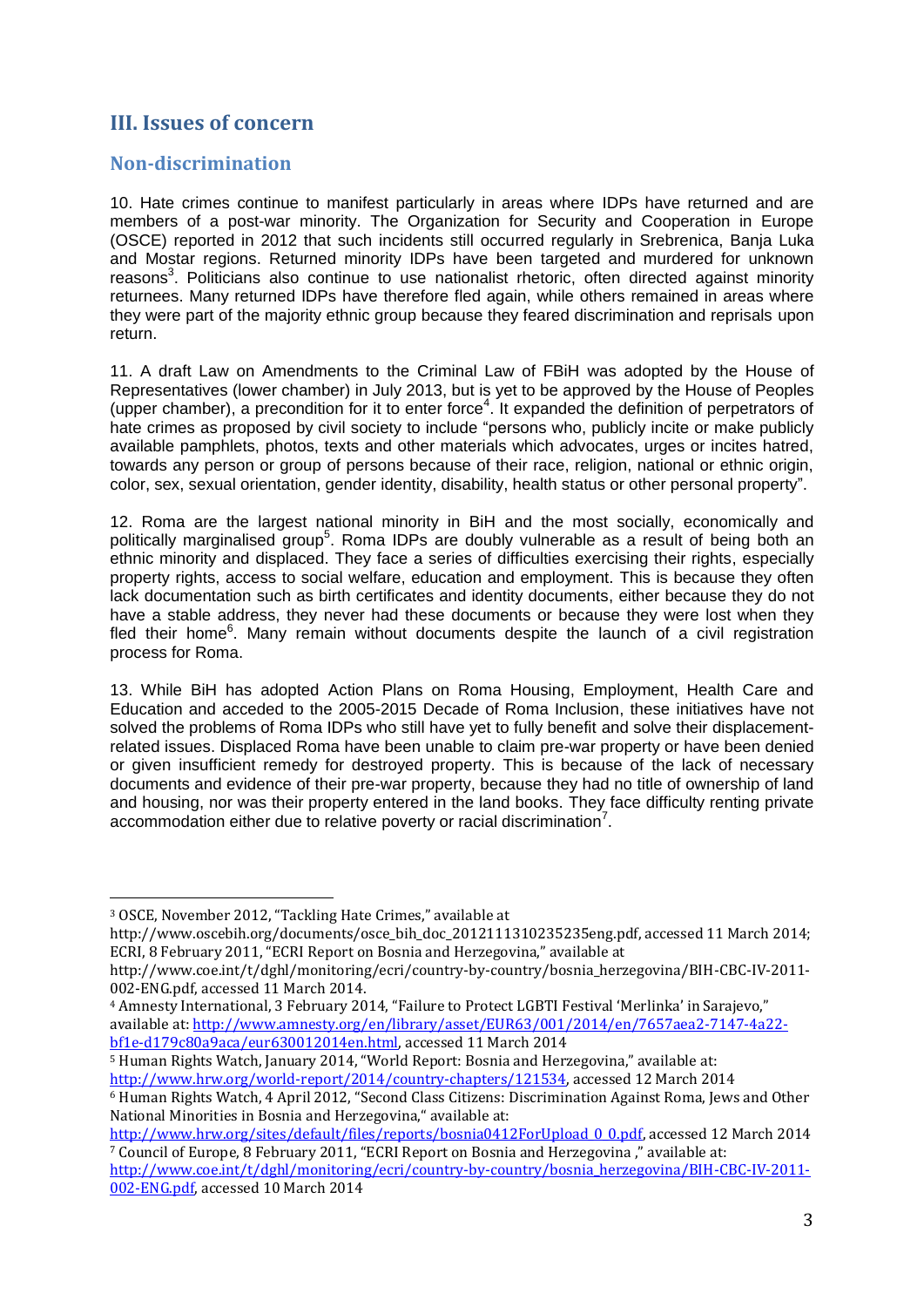14. During the 2010 UPR examination, the BiH government acknowledged that it should implement the December 2009 European Court of Human Rights (ECtHR) ruling in Sejdic and Finci v. BiH. The ECtHR found that the constitution and electoral system discriminated against the Roma and Jewish applicants since they do not belong to any of the three named constituent peoples - Bosniaks, Croats, and Serbs<sup>8</sup>. The government also reported during the 2010 review that a plan of action for changes to the Constitution and Election Law were under preparation, but at the end of 2013 changes had still not been made<sup>9</sup>. Exclusion of Roma from national politics and local government lessens their influence on politics and obstructs their plight from being addressed.

### **Right to social security**

15. During the 2010 UPR examination, the BiH government accepted recommendations 118-122 on ensuring the sustainability of return of IDPs to their homes. However, a large number of returned IDPs still have difficulties in accessing their full pensions or other forms of social protection and welfare. This is an obstacle to their sustainable return. As a result of the conflict, social benefits such as health care and pensions are administered not at the national level, but at the entity level and are split between the Federation of Bosnia and Herzegovina (FBiH) and Republika Srpksa (RS). Entitlements can be lower in the area of return if returnees move from RS to FBiH.

16. In 2014, the government still had not fully implemented the 2007 ECtHR decision Karanovic v. BiH<sup>10</sup>. It upheld a 2003 binding decision of the BiH Human Rights Chamber that FBiH should remedy differential treatment of returned IDPs from RS to FBiH and from within FBiH. Following this, FBiH amended its Law on Pension and Disability Insurance. Article 4 now provides that returnees from RS to FBiH, who were beneficiaries of the Sarajevo fund and who received pensions in what is now FBiH territory until 30 April 1992, are eligible for pensions from FBiH. However, there is still no single pension and disability fund for the entire country.

## **Right to adequate standard of living**

17. Inadequate housing remains an ongoing issue for IDPs more than twenty years after the conflict. In FBiH, most IDPs live in the municipalities of Sarajevo and Tuzla and the city of Mostar, while in RS most of them live in Banja Luka and municipalities of Doboj, Zvornik, Prijedor and Bijeljina. Around 92 per cent of IDPs live in private accommodation<sup>11</sup>. Comprehensive information on their living conditions is unavailable. However, many live without indoor plumbing or electricity in substandard private accommodations. Living conditions are particularly dire for Roma IDPs who mainly live in informal settlements with insecure tenure.

18. Some 8,500 displaced persons continue to live in dilapidated collective centres<sup>12</sup>. About half of all families in collective centres are female-headed and one-fifth are chronically ill, physically or mentally disabled. Unlike FBiH, in which there are still facilities specifically assigned and officially recognised as collective centres, and other forms of collective accommodation, in RS, collective centres for displaced persons are various facilities converted and adapted for this purpose, and

<u>.</u>

http://www.amnesty.org/en/region/bosnia-herzegovina/report-2013, accessed 12 March 2014

<sup>8</sup> See http://www.coe.org.rs/eng/news\_sr\_eng/?conid=1545

<sup>9</sup> Amnesty International, 2014, "Annual Report: Bosnia and Herzegovina," available at:

<sup>10</sup> See Karanovic v. BiH, 2007, available at: [http://hudoc.echr.coe.int/sites/eng/pages/search.aspx?i=001-](http://hudoc.echr.coe.int/sites/eng/pages/search.aspx?i=001-83372#{"itemid":["001-83372"]}) [83372#{"itemid":\["001-83372"\]},](http://hudoc.echr.coe.int/sites/eng/pages/search.aspx?i=001-83372#{"itemid":["001-83372"]}) accessed 12 March 2014

<sup>11</sup> UNHCR reports there are around 8,500 IDPs living in collective centres (see note 13), which totals approximately 8 per cent of 103,000 IDPs. All other IDPs, 92 per cent, live in private accommodation. <sup>12</sup> UN, "UN House Inaugurated", 5 July 2013. Available at:

http://www.ba.undp.org/content/bosnia\_and\_herzegovina/en/home/presscenter/pressreleases/2013/0 7/05/un-house-inaugurated.html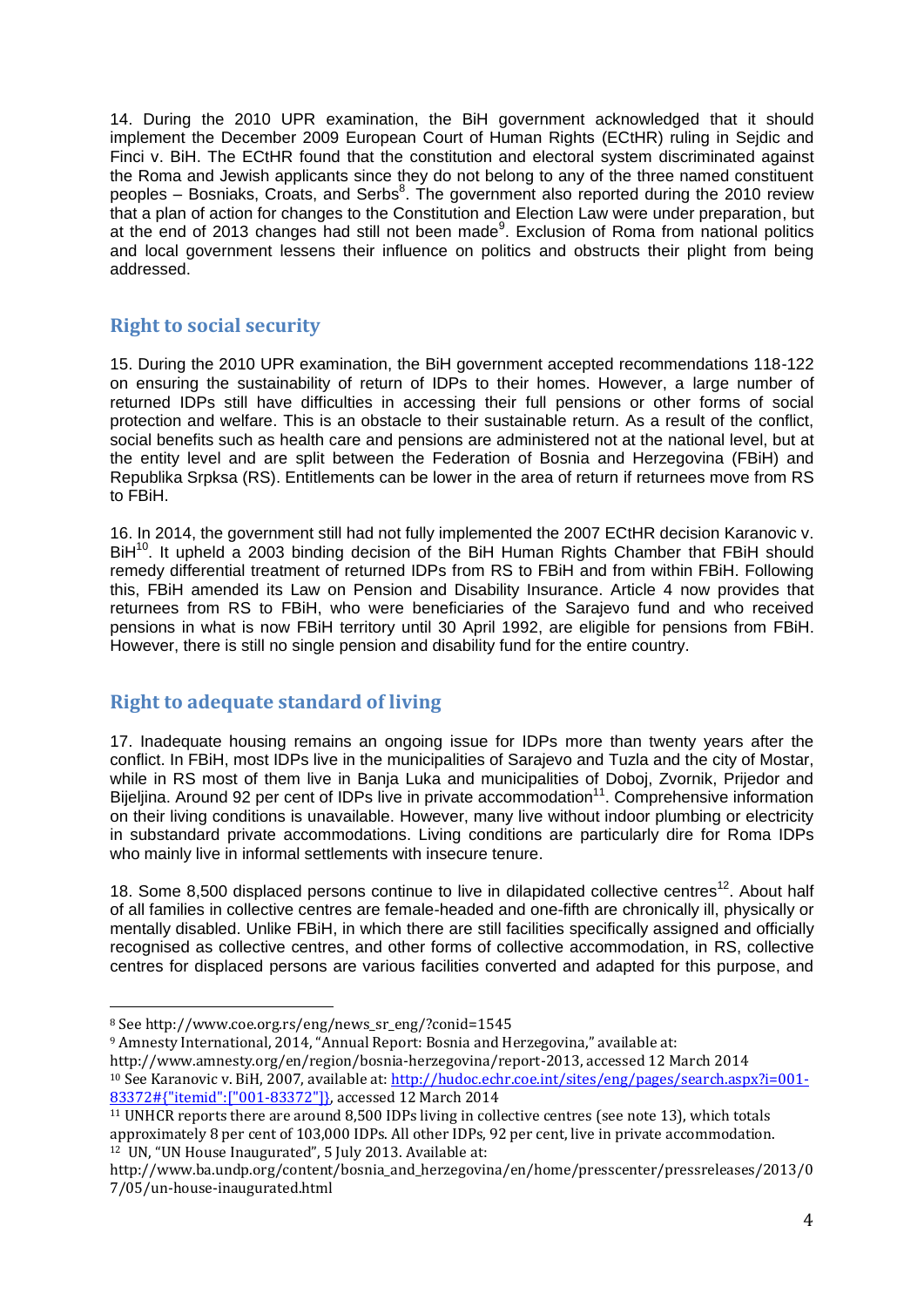they are usually former schools, community centres, barracks, medical centres, with poor living conditions.

19. The government reported during its 2010 UPR review that in 2009 it invested 70 million euros for the sustainable return of displaced persons<sup>13</sup>. Despite this and other significant investments, numerous obstacles continue to discourage IDPs from returning. These include uncleared landmines, lack of jobs, limited infrastructure, electricity and water, lack of harmonised legislation on social benefits, difficult access to health care and damaged housing. Nearly 45,000 housing units still need to be repaired<sup>14</sup> and property issues of IDPs who lived in socially-owned housing units and apartments have yet to receive a remedy for their loss. These obstacles not only discourage IDPs who wish to return from doing so, but also jeopardise the sustainability of their return.

## **Right to property**

20. The majority of property repossession cases have been resolved with 197,688 out of 211,791 claims positively decided<sup>15</sup>. However, there remain 110 unresolved cases and approximately 300 cases still pending before the Court of BiH in which the Commission for Real Property Claims of Displaced Persons and Refugees (CRPC) is a respondent party in administrative dispute procedures. However, the CRPC's mandate expired in 2009 and it has taken no further action.

21. Basic conditions for return were created throughout the country following housing, land and property restitution and reconstruction. Around 580,000 of 1 million IDPs have returned since 1995. There have been no comprehensive surveys of the sustainability of return, though some returnees left again due to difficult living conditions. Therefore it is believed the actual return figures are far lower than restituted property<sup>16</sup>.

22. Temporary occupation of IDPs' homes has been a common occurrence in BiH. In one case from 2011, a Bosnian Muslim IDP from Bijeljina in the Serb-dominated entity of RS was evicted after he returned to his home. His home was temporarily occupied during his displacement and the courts awarded extraordinarily high compensation to the temporary occupant for works carried out during the occupancy. As a result of his inability to pay compensation, the returned IDP's home was auctioned off to partially satisfy the compensation claim<sup>17</sup>. The right of the

<sup>&</sup>lt;u>.</u> <sup>13</sup> UN, 17 March 2010, Report of Working Group on the Universal Periodic Review: Bosnia and Herzegovina, A/HRC/14/16

<sup>14</sup> Government of BiH, 2 November 2012, "Implementation of the International Covenant on Economic, Social and Cultural Rights: Second periodic report submitted by State parties under articles 16 and 17 of the Covenant," available at:

[http://docstore.ohchr.org/SelfServices/FilesHandler.ashx?enc=4slQ6QSmlBEDzFEovLCuW2zmGO2fXGlZ](http://docstore.ohchr.org/SelfServices/FilesHandler.ashx?enc=4slQ6QSmlBEDzFEovLCuW2zmGO2fXGlZuQ2v%2bcpaAl2mfCvJxZu6bEBHNpsBh%2b6QUh%2b4ZmBl2sb2b8iZN7CiOrJS2JjO3nuz6pK3ZSg3oEhXGWdP2KZmJSDxkvDDlG4s) [uQ2v%2bcpaAl2mfCvJxZu6bEBHNpsBh%2b6QUh%2b4ZmBl2sb2b8iZN7CiOrJS2JjO3nuz6pK3ZSg3oEhXG](http://docstore.ohchr.org/SelfServices/FilesHandler.ashx?enc=4slQ6QSmlBEDzFEovLCuW2zmGO2fXGlZuQ2v%2bcpaAl2mfCvJxZu6bEBHNpsBh%2b6QUh%2b4ZmBl2sb2b8iZN7CiOrJS2JjO3nuz6pK3ZSg3oEhXGWdP2KZmJSDxkvDDlG4s) [WdP2KZmJSDxkvDDlG4s,](http://docstore.ohchr.org/SelfServices/FilesHandler.ashx?enc=4slQ6QSmlBEDzFEovLCuW2zmGO2fXGlZuQ2v%2bcpaAl2mfCvJxZu6bEBHNpsBh%2b6QUh%2b4ZmBl2sb2b8iZN7CiOrJS2JjO3nuz6pK3ZSg3oEhXGWdP2KZmJSDxkvDDlG4s) accessed 10 March 2014

<sup>15</sup> Ministry of Human Rights and Refugees, "Need of Social Housing in Bosnia-Herzegovina", no date. Available at:

http://www.mhrr.gov.ba/PDF/Izbjeglice/2.%20Needs%20of%20%20Social%20Housing%20in%20Bosn ia%20and%20Herzegovinapdf.pdf

<sup>16</sup> Ministry of Human Rights and Refugees, 24 June 2010, "Revised Strategy for the Implementation of Annex VII of the Dayton Peace Agreement," available at:

[http://www.mhrr.gov.ba/PDF/Izbjeglice/Revidirano%20strategija%20Engleski.pdf,](http://www.mhrr.gov.ba/PDF/Izbjeglice/Revidirano%20strategija%20Engleski.pdf) accessed 10 March 2014

<sup>&</sup>lt;sup>17</sup> Office of the High Representative of Bosnia and Herzegovina, 24 April 2012, "Op-Ed by High Representative Valentin Inzko: The Right to Return," available at: [http://www.ohr.int/ohr](http://www.ohr.int/ohr-dept/presso/pressa/default.asp?content_id=47089)[dept/presso/pressa/default.asp?content\\_id=47089,](http://www.ohr.int/ohr-dept/presso/pressa/default.asp?content_id=47089) accessed 11 March 2014;

Halisa Skopljak, "Unfinished business: Why return issues remain relevant in the process of European integration", TerraNullius Weblog (posted on 3 April 2012), available at

http://terra0nullius.wordpress.com/resources/2012-resources/2012-04-unfinished-business-whyreturn-issues-remain-relevant-in-the-process-of-european-integration/, accessed on 28 February 2014.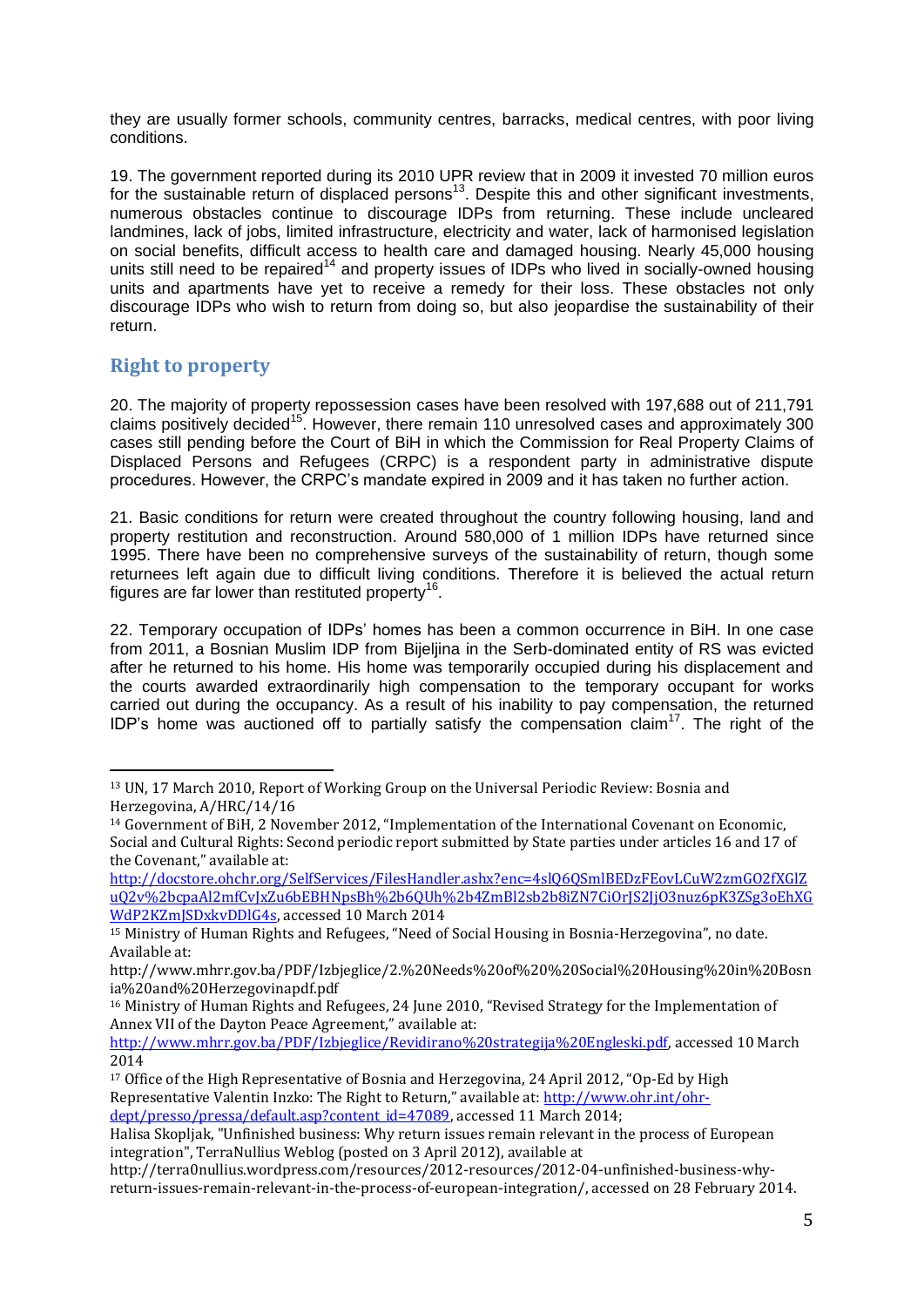temporary occupant to receive compensation for necessary expenses should not undermine or prevail over the rights of displaced persons to exercise their right to return.

23. Another significant return-related problem in BiH is the failure of FBiH to implement the ECtHR decision requiring remedies for wartime confiscation of semi-privatised military apartments. Victims have been overwhelmingly Serbs. In the 2010 ECtHR case of Dokic v. BiH, a military school lecturer was awarded compensation since he had begun the process of privatising his socially owned flat prior to the conflict but was subsequently denied a remedy for loss of rights due to the restitution laws of FBiH that created special rules for military apartments from the prewar housing fund<sup>18</sup>. Other IDPs who lived in socially-owned apartments before the war have yet to receive a remedy for their loss.

### **Rights of internally displaced women**

24. During the 2010 UPR for BiH, the government did not accept the recommendation on human trafficking. It reported that it was implementing a national action plan to combat the phenomenon and was committed to revise and harmonise laws in line with the international definition of trafficking<sup>19</sup>. However, in 2013 victims of trafficking in BiH were increasingly internally displaced women from female-headed households as well as Roma women and girls<sup>20</sup>. BiH's anti-trafficking legislation and practice were also in 2013 still not in full conformity with the Council of Europe Convention on Action against Trafficking in Human Beings<sup>21</sup>.

25. The government accepted the recommendation during its 2010 UPR review to support female victims of war and wartime rape<sup>22</sup>. In 2012 the government reported that the court of BiH had rendered a total of 84 final judgments in war crimes cases, including 31 cases of sexual violence. However, the Parliamentary Assembly of the Council of Europe estimated in 2009 that 20,000 women were subjected to rape and other forms of sexual violence during the war. The vast majority of female victims of sexual and gender based violence during war are therefore still waiting for justice. An unknown number remain displaced out of fear of potentially confronting perpetrators of the crimes against them upon return.

## **Right to education**

<u>.</u>

26. Commonly known as "two schools under one roof," around 50 schools in FBiH cater to children of different ethnicity, mostly Croats and Bosniaks. They attend the same school, but learn in separate classrooms. Some schools have separate entrances and classtimes, which prevents children of different ethnicities from meeting each other. Originally conceived to facilitate the return of minority IDPs and refugees to their areas of origin and protect their language, culture and identity, this temporary solution has over time led to segregation of pupils based on ethnicity. This challenges their reintegration and that of their parents.

27. During the 2010 UPR examination of BiH, the government accepted the recommendation to eradicate any form of discrimination in the education of children, which has been partially

<sup>18</sup> Dokic v. Bosnia and Herzegovina, 2010, available at:

[http://hudoc.echr.coe.int/sites/eng/pages/search.aspx?i=001-98692#{"itemid":\["001-98692"\]},](http://hudoc.echr.coe.int/sites/eng/pages/search.aspx?i=001-98692#{"itemid":["001-98692"]}) accessed 10 March 2014

<sup>19</sup> UN, 17 March 2010, Report of Working Group on the Universal Periodic Review: Bosnia and Herzegovina, A/HRC/14/16

<sup>&</sup>lt;sup>20</sup> UN Committee on the Elimination of Discrimination Against Women, 30 July 2013, "Concluding Observations on the combined fourth and fifth reports of Bosnia and Herzegovina"

<sup>&</sup>lt;sup>21</sup> Council of Europe, "Report concerning the implementation of the Council of Europe Convention on Action against Trafficking in Human Beings by Bosnia and Herzegovina", 14 May 2013. Available at: http://www.coe.int/t/dghl/monitoring/trafficking/docs/Reports/GRETA\_2013\_7\_FGR\_BIH\_with\_cmnts\_ en.pdf

<sup>22</sup> UN, 17 March 2010, Report of Working Group on the Universal Periodic Review: Bosnia and Herzegovina, A/HRC/14/16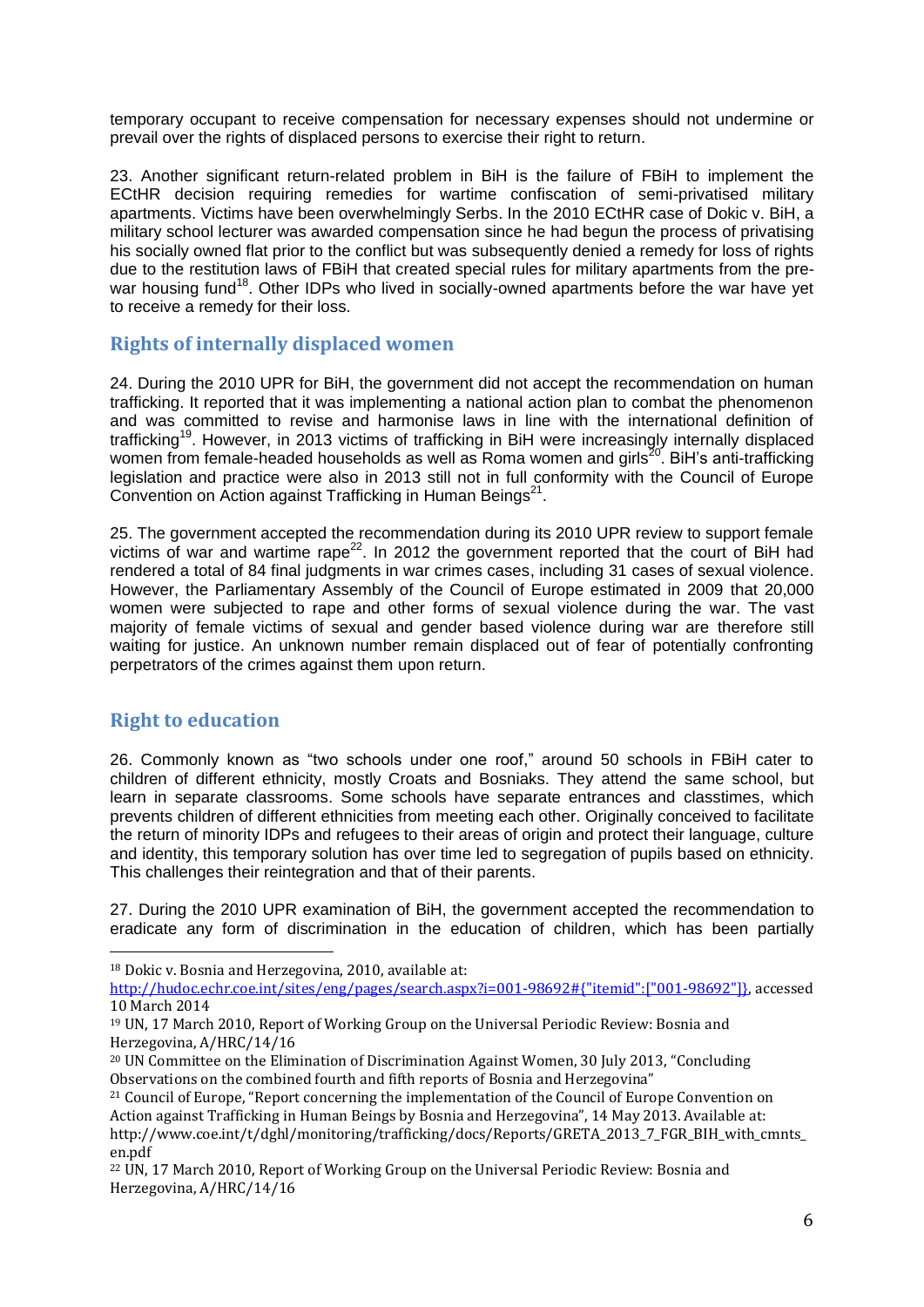implemented. In February 2010, the parliament of the FBiH adopted a resolution establishing multiethnic school departments in 57 schools in south and central BiH. In August 2012, the ministers of education of the FBiH presented a two-year plan to end the 'two schools under one roof' policy in FBiH. Prior to that in April 2012, the Mostar municipal court ruled that ethnic segregation in the schools of Stolac and Čapljinais was discriminatory and ordered officials to end the practice by September 2012. The Cantonal Court overruled the Mostar municipal court decision in 2013.

28. Administratively and physically unified schools that employ two types of school curricula, between which pupils have to choose, already function in Mostar and Zepce. Successful discontinuation of segregated schools in Brcko District and other cantons is also a positive step. However, such schools remain a critical issue in Herzegovina-Neretva and Central Bosnia cantons.

## **IV. Recommendations to the government of Bosnia and Herzegovina**

### **Non-discrimination**

- 1. Adopt the draft Law on amendments to the Criminal Law of FBiH, which expands the definition of a hate crime as proposed by civil society and fast track the prosecution of hate crimes, particularly those targeting ethnic minority returned IDPs;
- 2. Give Roma IDPs priority selection status in implementation of programmes for Roma, IDPs and vulnerable groups;

### **Right to social security**

3. Ensure returned IDPs can access their rights relating to social protection, health care, education, housing, employment and physical security without discrimination;

#### **Right to adequate standard of living**

4. Conduct a study of the situation of returned IDPs to determine the degree to which return has been sustainable and any outstanding barriers to sustainability;

#### **Right to property**

- 5. Develop a short-term mandate for the Commission for Real Property Claims of Displaced Persons and Refugees to facilitate the resolution of outstanding cases currently pending before the court as well as to develop a database on outstanding property claims;
- 6. Consider offering extra-judicial settlements to temporary users of occupied properties for investments they made to those properties;
- 7. Devise a remedy for residents who lost access to and enjoyment of their socially-owned apartments as a result of the conflict;

#### **Rights of internally displaced women**

- 8. Strengthen mechanisms to identify and refer victims of trafficking, with a special focus on internally displaced women;
- 9. Fast track the prosecution of perpetrators of sexual violence;